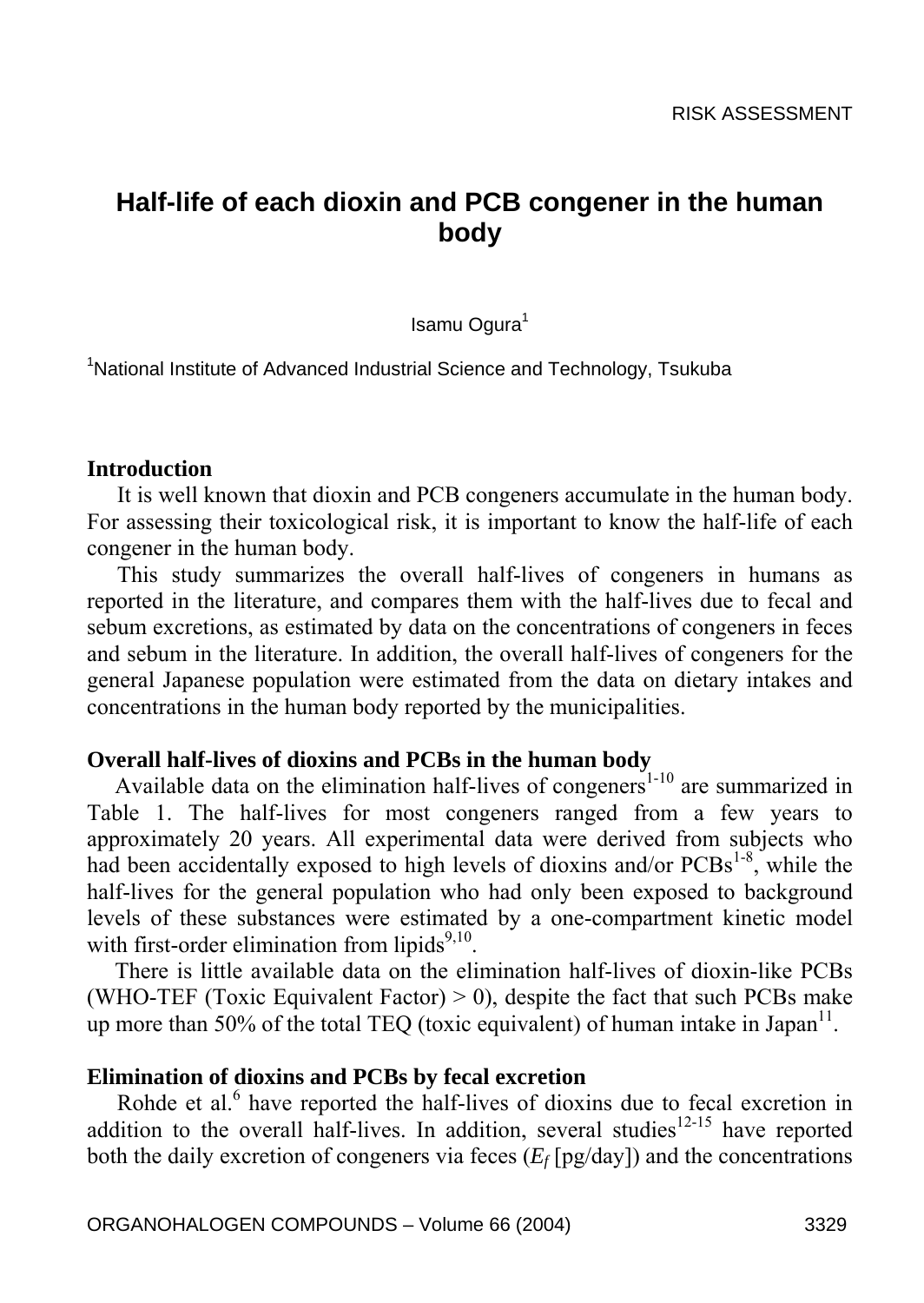of congeners in blood lipids  $(C_b$  [pg/g-lipid]). Based on those data, and assuming that the concentrations of congeners in blood lipids are appropriate surrogates for the concentrations in total lipids; that all congeners are sequestered in lipids; and that total body lipid weight is 12000 g, we calculated the half-lives due to fecal excretion  $(T_{f1/2}$  [year]) as

 $T_{f1/2} = \ln(2) / (E_f / C_b / 12000) / 365$  (1)

The half-lives due to fecal excretion obtained by the data from different studies (Table 2) were similar. Although the obtained half-lives due to fecal excretion were generally longer than the overall half-lives (Table 1), fecal excretion seems to be responsible for a large part of the overall elimination of congeners.

It has been reported that the concentrations of congeners in bile lipids are the same level as those in blood lipids<sup>16</sup>. The measured excretion of congeners via feces is considered to include in part the excretion of congeners via bile, because bile is excreted in the intestines.

### **Elimination of dioxins and PCBs by sebum excretion**

Some studies<sup>15,17,18</sup> have reported the concentrations of congeners in sebum  $(C_s)$ [pg/g-lipid]) in addition to those in blood lipids. Based on those data, and assuming that the concentrations of congeners in blood lipids are appropriate surrogates for the concentrations in total lipids; that all congeners are sequestered in lipids; that daily sebum secretion is 0.75 g-lipid/day; and that total body lipid weight is 12000 g, we calculated the half-lives due to sebum excretion  $(T_{s1/2})$ [year]) as

 $T_{s1/2} = \ln(2) / (C_s \times 0.75 / C_b / 12000) / 365$  (2)

The obtained half-lives due to sebum excretion (Table 3) were generally longer than the obtained half-lives due to fecal excretion (Table 2), except in the case of certain congeners, such as PCB-77.

## **Overall half-lives of dioxins and PCBs for the general Japanese population as estimated from recent data**

Dioxins and PCBs mostly enter the human body via food. The overall half-lives  $(T_{1/2}$  [year]) of congeners in the human body under steady-state conditions assuming that the concentrations of congeners in the lipids of blood, adipose tissue, or breast milk are appropriate surrogates for the concentrations in total lipids; that all congeners are sequestered in lipids; and that total body lipid weight is 12000 g—can be calculated from the recent data on the dietary intakes of congeners<sup>11</sup> and the concentrations of congeners in the human body<sup>19-21</sup> as

$$
T_{1/2} = C_{lipid} \times 12000 \times \ln(2) / (Abs \times I \times 365)
$$
 (3)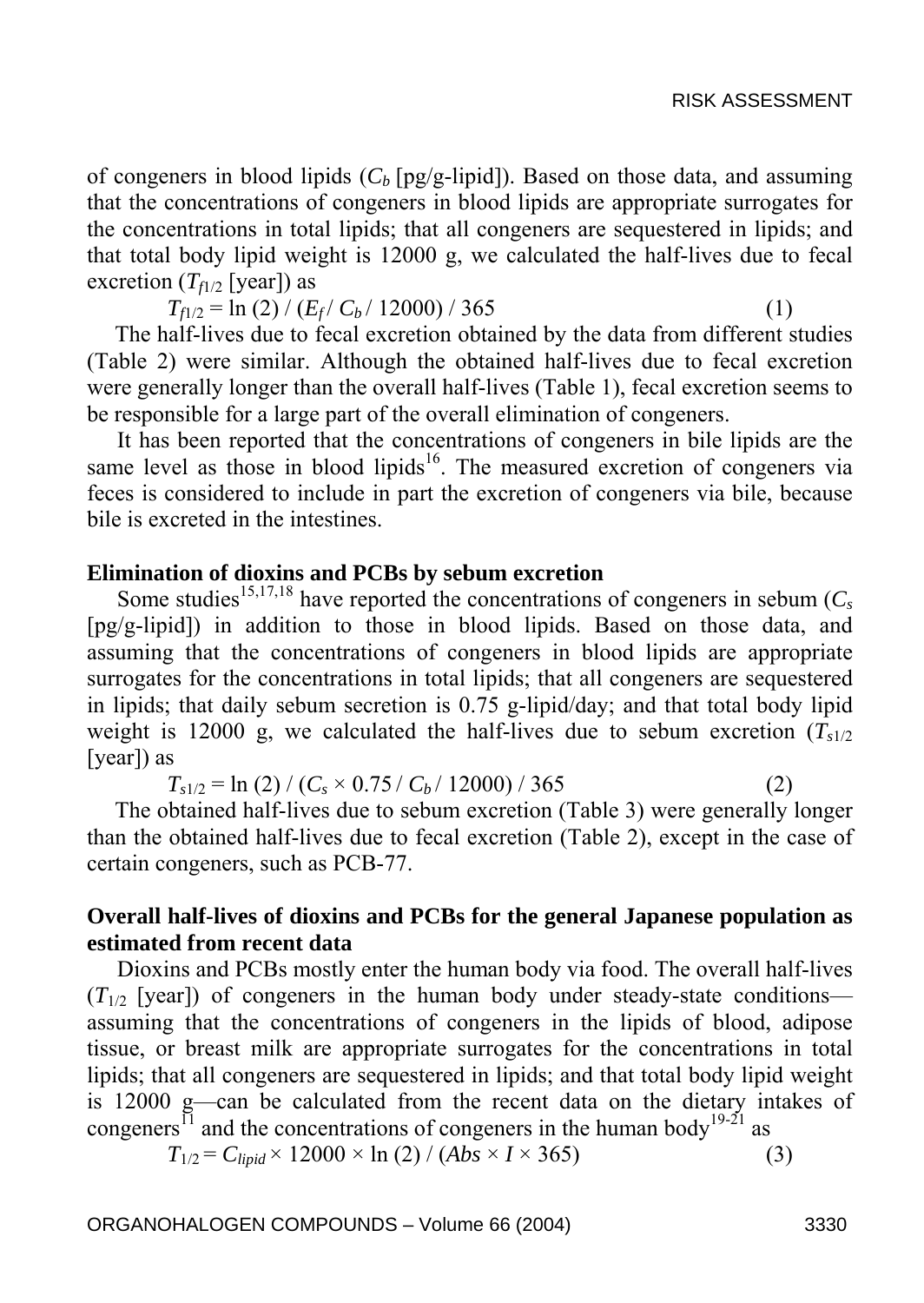where *Clipid* [pg/g-lipid] is the concentration of a congener in body lipids, *Abs* [-] is gastrointestinal absorption<sup>13</sup> (see Table 4), and *I* [pg/day] is the dietary intake of a congener.

The obtained half-lives assuming steady-state conditions (Table 4) may be biased, especially for congeners having a longer half-life (ex. >10), because of historical decreases in the average intake level of dioxins and  $PCBs<sup>11</sup>$ . However, the obtained half-lives for congeners having a shorter half-life and the relative lengths of half-lives among congeners could be fairly reliable. The estimated halflives (Table 4) are consistent with those in the literature (Table 1). Although there is some evidence that at high exposures liver enzymes that increase the elimination rate of congeners are induced<sup>25</sup>, the differences in the elimination rates between individuals subjected to background exposures (Table 4) and those subjected to high exposures (Table 1) are unclear.

Overall half-lives of dioxins and PCBs for the general Japanese population as estimated from longitudinal exposure data

The overall half-lives derived from body burden due to cumulative exposure from food were estimated by a one-compartment kinetic model with first-order elimination from lipids, assuming that the concentrations of congeners in breast milk lipids are appropriate surrogates for the concentrations in total lipids and that all congeners are sequestered in lipids, according to the formulae<sup>26</sup>

$$
d\{W_{lipid} \times C_{lipid}\} / dt = Abs \times \sum_{i} \{I_{food,i} \times C_{food,i}\} - k \times C_{lipid}
$$
 (4)  

$$
T_{1/2} = \ln(2) \times W_{lipid} / k / 365
$$
 (5)

where  $W_{\text{linid}}$  [g-lipid] is the total body lipid weight,  $I_{\text{food}}$  [g/day] is the dietary food intake of food group *i*,  $C_{food,i}$  [pg/g] is the concentration of a congener in food of food grourp *i*, and *k* [g-lipid/day] is the first-order elimination rate from lipids.

In the model, the dietary food intake  $(I_{food,i})$  and total body lipids  $(W_{lind})$  were functions of age, the year, and sex<sup>27</sup>. Because Japanese are exposed to dioxins and PCBs mostly through fish, meat, dairy products, and colored vegetables<sup>11</sup>, only these four food groups were considered in the model. The concentrations of congeners in food  $(C_{food,i})$  in each year were estimated from total diet study samples from the Kansai region in Japan collected in  $FY1977-FY2000<sup>11</sup>$  and other information such as the time trends of the concentrations of total PCBs in food<sup>28,29</sup> and the time trends of environmental concentrations<sup>30,31</sup>. The concentrations of congeners in breast milk from Osaka in the Kansai region $19$  were used as estimates of the body burden. Therefore, the target population was women who were 25-34 years old in 1998.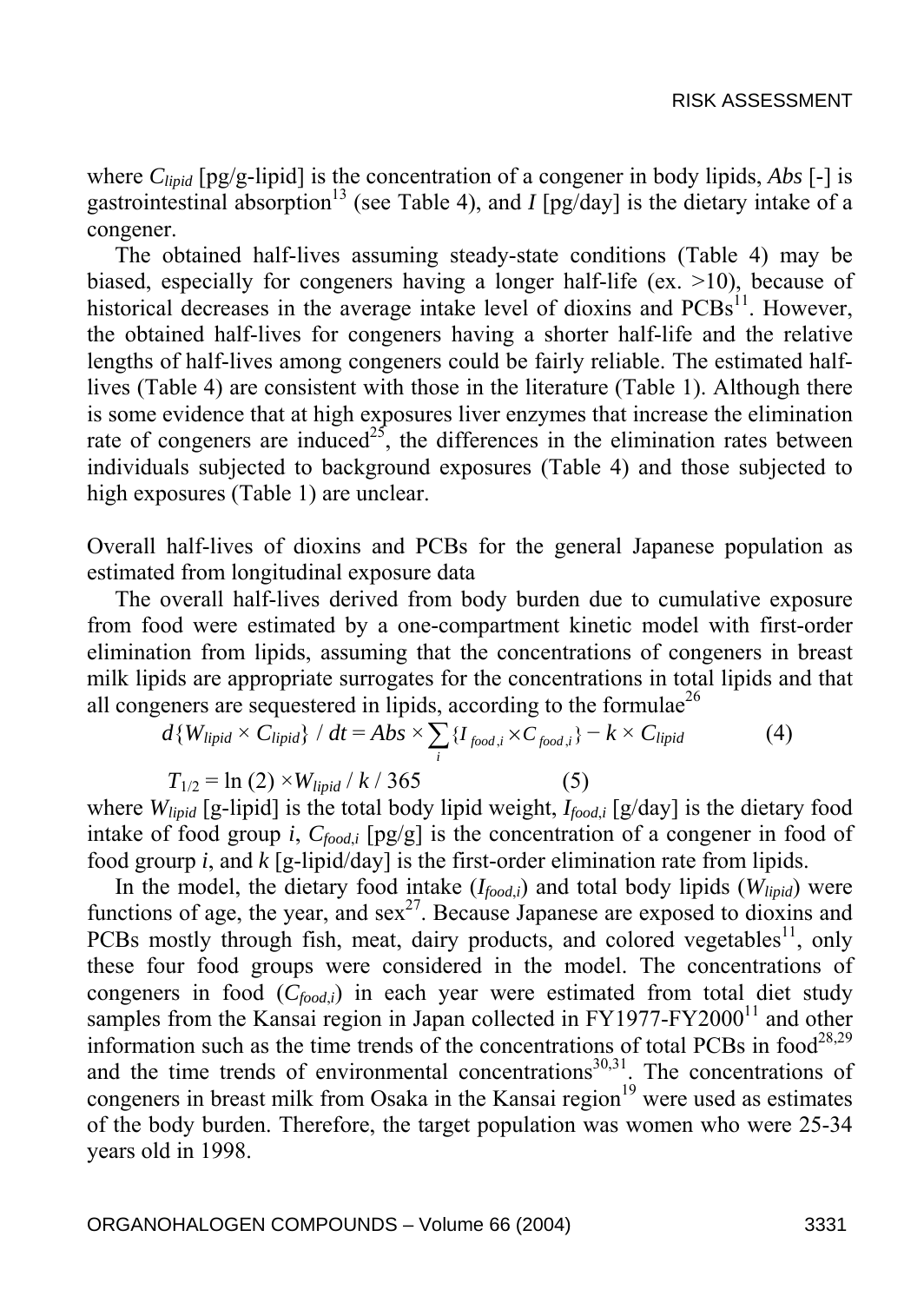The value of *k* for each congener was determined by the calculating concentration to fit the observed concentration in breast milk in subjects aged 25- 34 years in 1998 under the following three conditions: (1) *k* is constant irrespective of age; (2) *k* is proportional to daily food intake, which is a function of age; (3) *k* is proportional to  $(W_{liver})^{2/3}$ , where  $W_{liver}$  is liver weight, which is a function of age<sup>26</sup>. There were few differences of estimated half-lives at the age of 25-34 among the three conditions, although the estimated half-lives in childhood were different among the three conditions.

The obtained half-lives for individuals aged 25-34 in 1998 under the condition (1) are shown in the far right column of Table 4 (the average of *Wlipid* for individuals aged 25-34 in 1998 was 12400  $g^{27}$ ). The differences between the halflives estimated under unsteady-state conditions and those estimated under steadystate conditions were not so large. The estimated half-life of PCB-126, which is the largest contributor to the TEQ of human intake in Japan $11$ , was approximately 4.5 years.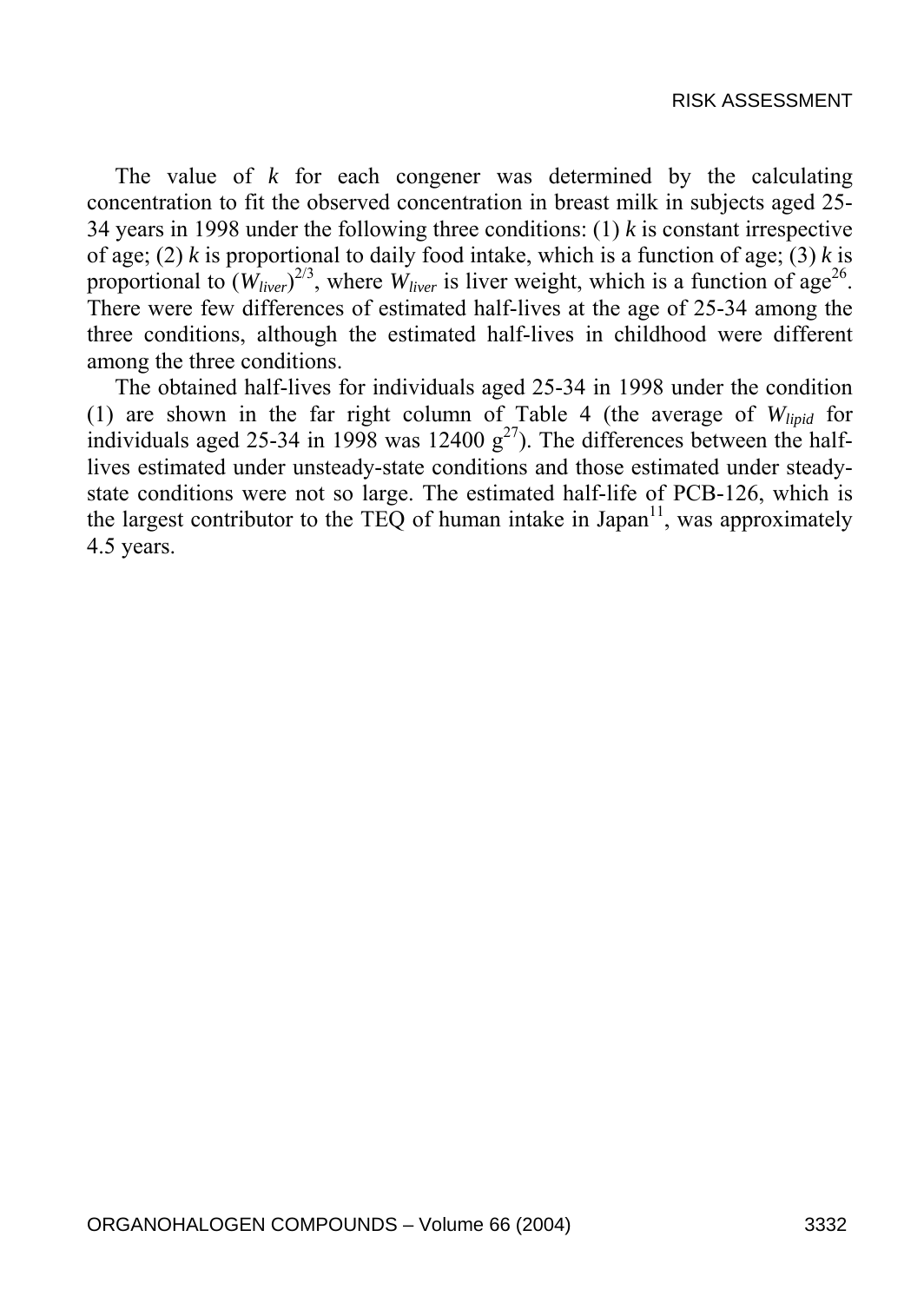| Table 1. Overall Hall-fives (142) OF GIOAINS and FODS IN the Human body [year]. |      |         |     |         |          |      |     |         |      |       |       |
|---------------------------------------------------------------------------------|------|---------|-----|---------|----------|------|-----|---------|------|-------|-------|
| 2,3,7,8-T <sub>4</sub> CDD                                                      | 7.2  |         |     |         |          | 8.5  | 8.7 | 8.2     | 6.2  | 7.8   | 6.3   |
| 1,2,3,7,8- $P_5$ CDD                                                            | 15.7 |         |     |         |          | 14   |     |         | 8.6  | 11    | 8.3   |
| 1,2,3,4,7,8-H <sub>6</sub> CDD                                                  | 8.4  |         |     |         |          | 14   |     |         | 19   | 12    | 7.8   |
| 1,2,3,6,7,8-H <sub>6</sub> CDD                                                  | 13.1 | 3.5     |     |         |          | 8.5  |     |         | >70  | 12    | 10    |
| 1,2,3,7,8,9-H <sub>6</sub> CDD                                                  | 4.9  |         |     |         |          | 7.1  |     |         | 8.5  | 6.8   | 4.6   |
| 1,2,3,4,6,7,8-H <sub>7</sub> CDD                                                | 3.7  | 3.2     |     |         |          | 4.3  |     |         | 6.6  | 8.8   | 3.2   |
| $O_8$ CDD                                                                       | 6.7  | 5.7     |     |         |          | 9    |     |         | 5.6  | 5.7   | 4.6   |
| 2,3,7,8-T <sub>4</sub> CDF                                                      |      |         |     |         |          |      |     |         | 0.4  | 1.4   | 2.4   |
| 1,2,3,7,8-P <sub>5</sub> CDF                                                    |      |         |     |         |          |      |     |         | 0.9  | 2.9   | 3.9   |
| 2,3,4,7,8-P <sub>5</sub> CDF                                                    | 19.6 |         | 4.5 | 3.1     | 8.9      | 14   |     |         | 9.9  | 10    | 7.8   |
| 1,2,3,4,7,8-H <sub>6</sub> CDF                                                  | 6.2  |         | 4.0 | 3.3     | 5.4      | 8.3  |     |         | 5.7  | 7.7   | 5.6   |
| 1,2,3,6,7,8-H <sub>6</sub> CDF                                                  | 6    |         | 4.9 |         |          | 7.6  |     |         | 6.2  | 24    | 7.1   |
| 1,2,3,7,8,9-H <sub>6</sub> CDF                                                  |      |         |     |         |          |      |     |         |      |       |       |
| 2,3,4,6,7,8-H <sub>6</sub> CDF                                                  | 5.8  |         |     |         |          | 11   |     |         | 2.4  | 3.6   | 3.1   |
| 1,2,3,4,6,7,8-H <sub>7</sub> CDF                                                | 3    | 1.7     | 6.8 | 2.4     | 3.9      | 3.6  |     |         | 2.6  | 5.0   | 2.8   |
| 1,2,3,4,7,8,9-H <sub>7</sub> CDF                                                | 3.2  |         |     |         |          |      |     |         |      | 10    | 5.2   |
| $O_8$ CDF                                                                       |      | 1.8     |     |         |          |      |     |         | <0.2 | 0.7   | 1.6   |
| <b>PCB-77</b>                                                                   |      |         |     |         |          |      |     |         | 0.1  |       |       |
| <b>PCB-118</b>                                                                  |      |         |     | 1.7     | 17.6     |      |     |         |      |       |       |
| <b>PCB-126</b>                                                                  |      |         |     |         |          |      |     |         | 2.7  |       |       |
| <b>PCB-138</b>                                                                  |      |         |     | 4.8     | 15.2     |      |     |         |      |       |       |
| <b>PCB-153</b>                                                                  |      |         |     | 3.9     | 10.6     |      |     |         |      |       |       |
| <b>PCB-156</b>                                                                  |      |         |     | 4.9     | 13.4     |      |     |         |      |       |       |
| <b>PCB-169</b>                                                                  |      |         |     |         | about 10 |      |     |         | 13   |       |       |
| <b>PCB-170</b>                                                                  |      |         |     | 5.5     | 14.7     |      |     |         |      |       |       |
| <b>PCB-180</b>                                                                  |      |         |     | 5.4     | 14.9     |      |     |         |      |       |       |
| footnote                                                                        | $*1$ | $*_{2}$ | *3  | $*_{4}$ | $*5$     | $*6$ | *7  | $*_{8}$ | $*g$ | $*10$ | $*11$ |

#### **Table 1. Overall half-lives (***T***1/2) of dioxins and PCBs in the human body [year].**

\*1: German herbicide plant workers<sup>1</sup> (n=5-48). Half-lives were calculated from decay of the concentrations in blood from 1985/86 to 1992/94.

\*2: A person exposed to technical pentachlorophenol in wood wall of home<sup>2</sup> (n=1). Half-lives were calculated from decay of the concentrations in adipose tissue for 28 months.

\*3: An American male worker at the Binghamton state office building where a PCB transformer fire occurred<sup>3</sup> (*n*=1). Half-lives were calculated from decay of the concentrations in blood and adipose tissue for 6 years.

\*4: Yu-Cheng patients4,5 (*n* =3). Half-lives were calculated from decay of the concentrations in blood taken from 0.6 to 15.6 years subsequent to first exposure.

\*5: Yusho patients<sup>4,5</sup> (n=5). Half-lives were calculated from decay of the concentrations in blood taken from 14 to 29.1 years subsequent to first exposure.

\*6: Male chemical-plant workers<sup>6</sup> (*n*=6). Half-lives were calculated from decay of the concentrations in blood from 1990/92 to 1996 (values taken from figures).

\*7: Ranch Hand veterans<sup>7</sup> (n=213). Half-lives were calculated from decay of the concentrations in blood from 1982 to 1992.

\*8: Residents in Seveso, Italy8 (*n* =27). Half-lives were calculated from decay of the concentrations in blood.

\*9: The general Dutch population<sup>9</sup>. Half-lives derived from body burden after 28 years of cumulative exposure from food were estimated by a onecompartment kinetic model with first-order elimination from lipids.

\*10: The general Dutch population<sup>10</sup> (background). Half-lives at 48.7 years of age were estimated from cross-sectional data using a one-compartment kinetic model with first-order elimination from lipids.

\*11: German herbicide plant workers<sup>10</sup>. Half-lives at 48.7 years of age were estimated from longitudinal data<sup>1</sup> using a one-compartment kinetic model with first-order elimination from lipids.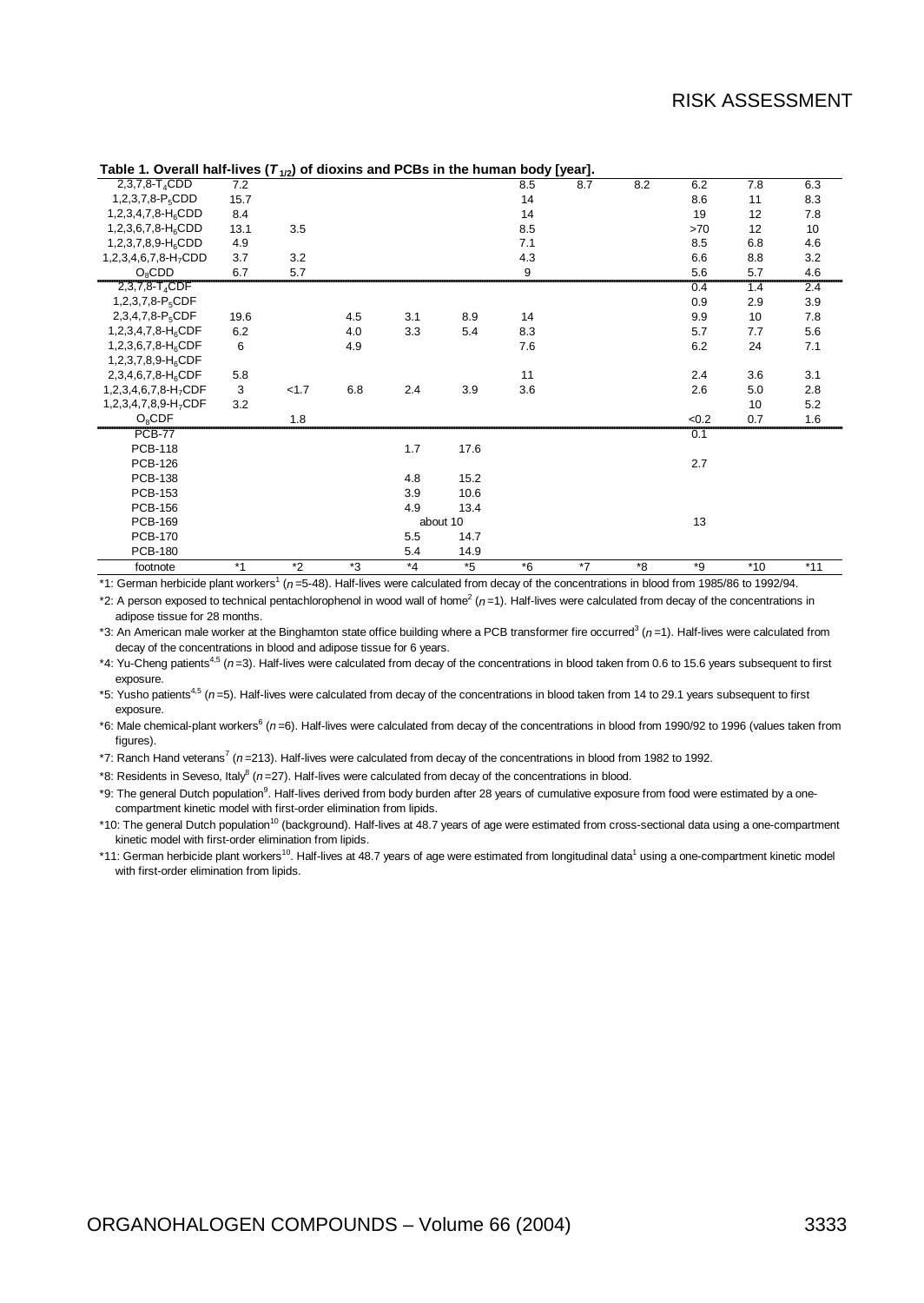| congeners                                                                                                                                                       | $\sqrt{n}$       | $E_f/C_b$                            | $\overline{T}_{f1/2}$ | $\sqrt{n}$              | $E_f/C_b$                             | $\overline{T}_{f1/2}$ | $\sqrt{n}$              | $E_f/C_b$                                                       | $T_{f1/2}$      | $\sqrt{n}$              | $E_f/C_b$                             | $T_{f1/2}$              | $\sqrt{n}$                | $E_f/C_b$                           | $T_{f1/2}$ |
|-----------------------------------------------------------------------------------------------------------------------------------------------------------------|------------------|--------------------------------------|-----------------------|-------------------------|---------------------------------------|-----------------------|-------------------------|-----------------------------------------------------------------|-----------------|-------------------------|---------------------------------------|-------------------------|---------------------------|-------------------------------------|------------|
|                                                                                                                                                                 |                  | [(pg/day)/                           |                       |                         | [(pg/day)/                            |                       |                         | [(pg/day)/                                                      |                 |                         | [(pg/day)/                            |                         |                           | [(pg/day)/                          |            |
|                                                                                                                                                                 |                  | (pg/g-lipid)]                        | [year]                |                         | (pg/g-lipid)]                         | [year]                |                         | (pg/g-lipid)]                                                   | [year]          |                         | (pg/g-lipid)]                         | [year]                  |                           | (pg/g-lipid)]                       | [year]     |
| $2,3,7,8-T4$ CDD                                                                                                                                                | 6                | 1.82                                 | 22                    | 7                       | 1.06                                  | 22                    | 5                       | 1.16                                                            | 20              | 17                      | 0.87                                  | 22                      | 3                         | 0.89                                | 25         |
| 1,2,3,7,8-P <sub>5</sub> CDD                                                                                                                                    | 6                | 1.58                                 | 28                    | 7                       | 1.13                                  | 20                    | 5                       | 1.26                                                            | 18              | 17                      | 1.50                                  | 13                      | 3                         | 1.46                                | 16         |
| 1,2,3,4,7,8- $H_6CDD$                                                                                                                                           | 6                | 1.92                                 | 22                    | $\overline{7}$          | 1.31                                  | 17                    | 5                       | 1.68                                                            | 14              |                         |                                       |                         | 3                         | 1.19                                | 19         |
| 1,2,3,6,7,8- $H_6$ CDD                                                                                                                                          | 6                | 1.80                                 | 22                    | 7                       | 1.29                                  | 18                    | 5                       | 1.61                                                            | 14              | 17                      | 1.36                                  | 14                      | 3                         | 0.94                                | 24         |
| 1,2,3,7,8,9-H <sub>6</sub> CDD                                                                                                                                  | 6                | 3.54                                 | 12                    | 7                       | 2.62                                  | 9                     | 5                       | 2.42                                                            | 9.4             |                         |                                       |                         | 3                         | 1.39                                | 16         |
|                                                                                                                                                                 |                  |                                      |                       | $\overline{7}$          |                                       |                       |                         |                                                                 |                 |                         |                                       |                         |                           |                                     |            |
| 1,2,3,4,6,7,8-H <sub>7</sub> CDD                                                                                                                                | 6                | 3.10                                 | 15                    |                         | 2.46                                  | 9                     | 5                       | 2.63                                                            | 8.7             | 17                      | 1.68                                  | 11                      | 3                         | 2.00                                | 11         |
| $O_8$ CDD                                                                                                                                                       | 6                | 4.45                                 | 10                    | 7                       | 4.26                                  | 5                     | 5                       | 4.13                                                            | 5.5             | 17                      | 3.10                                  | 6.1                     | 3                         | 1.22                                | 19         |
| 2,3,7,8-T <sub>4</sub> CDF                                                                                                                                      |                  |                                      |                       |                         |                                       |                       |                         |                                                                 |                 | $\overline{17}$         | 1.37                                  | 14                      | $\overline{\overline{3}}$ | 0.67                                | 34         |
| 1,2,3,7,8-P <sub>5</sub> CDF                                                                                                                                    |                  |                                      |                       |                         |                                       |                       |                         |                                                                 |                 |                         |                                       |                         | $\overline{\mathbf{c}}$   | 1.60                                | 14         |
| 2,3,4,7,8- $P_5$ CDF                                                                                                                                            | 6                | 1.56                                 | 33                    | $\overline{7}$          | 1.06                                  | 22                    | 5                       | 1.33                                                            | 17              | 17                      | 1.51                                  | 13                      | 3                         | 1.03                                | 22         |
| 1,2,3,4,7,8-H <sub>6</sub> CDF                                                                                                                                  | 6                | 2.16                                 | 20                    | $\overline{7}$          | 1.64                                  | 14                    | 5                       | 2.35                                                            | 9.7             | 17                      | 1.59                                  | 12                      | 3                         | 1.39                                | 16         |
| 1,2,3,6,7,8-H <sub>6</sub> CDF                                                                                                                                  | 6                | 2.10                                 | 23                    | 7                       | 1.41                                  | 16                    | 5                       | 1.89                                                            | 12              |                         |                                       |                         | 3                         | 1.65                                | 14         |
| 1,2,3,7,8,9-H <sub>6</sub> CDF                                                                                                                                  |                  |                                      |                       |                         |                                       |                       |                         |                                                                 |                 |                         |                                       |                         | 1                         | 1.33                                | 17         |
| 2,3,4,6,7,8-H <sub>6</sub> CDF                                                                                                                                  | 6                | 2.58                                 | 25                    | 4                       | 1.41                                  | 16                    | $\overline{2}$          | 1.30                                                            | 18              |                         |                                       |                         | 3                         | 2.05                                | 11.1       |
| 1,2,3,4,6,7,8-H <sub>7</sub> CDF                                                                                                                                | 6                | 2.27                                 | 25                    | $\overline{7}$          | 2.30                                  | 10                    | 5                       | 2.73                                                            | 8.3             | 17                      | 1.65                                  | 11                      | 3                         | 6.08                                | 3.7        |
| 1,2,3,4,7,8,9-H <sub>7</sub> CDF                                                                                                                                |                  |                                      |                       |                         |                                       |                       |                         |                                                                 |                 |                         |                                       |                         |                           |                                     |            |
| $O_8$ CDF                                                                                                                                                       |                  |                                      |                       | 2                       | 1.88                                  | 12                    |                         |                                                                 |                 |                         |                                       |                         | 2                         | 5.44                                | 4.2        |
| <b>PCB-28</b>                                                                                                                                                   |                  |                                      |                       | $\overline{\mathbf{z}}$ | 1.44                                  | 16                    |                         |                                                                 |                 |                         |                                       |                         |                           |                                     |            |
| <b>PCB-52</b>                                                                                                                                                   |                  |                                      |                       | 5                       | 2.20                                  | 10                    |                         |                                                                 |                 |                         |                                       |                         |                           |                                     |            |
| <b>PCB-77</b>                                                                                                                                                   |                  |                                      |                       |                         |                                       |                       |                         |                                                                 |                 | 17                      | 4.13                                  | 4.6                     | 3                         | 2.65                                | 8.6        |
| <b>PCB-99</b>                                                                                                                                                   |                  |                                      |                       |                         |                                       |                       | 5                       | 0.81                                                            | 28              |                         |                                       |                         |                           |                                     |            |
| PCB-101                                                                                                                                                         |                  |                                      |                       | 7                       | 2.07                                  | 11                    |                         |                                                                 |                 |                         |                                       |                         |                           |                                     |            |
| <b>PCB-105</b>                                                                                                                                                  |                  |                                      |                       | $\overline{7}$          | 0.67                                  | 34                    | 3                       | 0.74                                                            | 31              |                         |                                       |                         |                           |                                     |            |
| <b>PCB-118</b>                                                                                                                                                  |                  |                                      |                       |                         |                                       |                       | 4                       | 0.81                                                            | 28              |                         |                                       |                         |                           |                                     |            |
|                                                                                                                                                                 |                  |                                      |                       | 3                       | 0.54                                  | 43                    | $\overline{\mathbf{c}}$ |                                                                 |                 | 17                      |                                       |                         |                           | 0.67                                | 34         |
| <b>PCB-126</b><br><b>PCB-138</b>                                                                                                                                |                  |                                      |                       | 7                       | 0.85                                  | 27                    | 5                       | 0.53<br>0.63                                                    | 43              |                         | 1.43                                  | 13                      | 3                         |                                     |            |
|                                                                                                                                                                 |                  |                                      |                       | $\overline{7}$          |                                       |                       |                         |                                                                 | 36              |                         |                                       |                         |                           |                                     |            |
| <b>PCB-153</b>                                                                                                                                                  |                  |                                      |                       |                         | 0.78                                  | 29                    | 5                       | 0.56                                                            | 41              |                         |                                       |                         |                           |                                     |            |
| <b>PCB-169</b>                                                                                                                                                  |                  |                                      |                       |                         |                                       |                       |                         |                                                                 |                 | 17                      | 1.54                                  | 12                      | 3                         | 0.57                                | 40         |
| PCB-170/190                                                                                                                                                     |                  |                                      |                       |                         |                                       |                       | 5                       | 0.39                                                            | 59              |                         |                                       |                         |                           |                                     |            |
| <b>PCB-180</b>                                                                                                                                                  |                  |                                      |                       | 7                       | 0.34                                  | 67                    | 5                       | 0.35                                                            | 65              |                         |                                       |                         |                           |                                     |            |
| <b>PCB-202</b>                                                                                                                                                  |                  |                                      |                       | $\overline{7}$          | 0.39                                  | 58                    | 5                       | 0.42                                                            | 54              |                         |                                       |                         |                           |                                     |            |
| <b>PCB-209</b>                                                                                                                                                  |                  |                                      |                       |                         |                                       |                       |                         |                                                                 |                 |                         |                                       |                         |                           |                                     |            |
|                                                                                                                                                                 |                  |                                      |                       |                         |                                       |                       | 4                       | 0.35                                                            | 65              |                         |                                       |                         |                           |                                     |            |
|                                                                                                                                                                 |                  |                                      |                       |                         |                                       |                       |                         |                                                                 |                 |                         |                                       |                         |                           |                                     |            |
|                                                                                                                                                                 |                  | Male chemical-plant                  |                       |                         | German male & female                  |                       |                         | German male volunteers <sup>13</sup><br>It was assumed that the |                 |                         |                                       |                         |                           | Healthy Japanese                    |            |
|                                                                                                                                                                 |                  |                                      |                       |                         | volunteers <sup>12</sup> . Half-lives |                       |                         |                                                                 |                 |                         | Yu-Cheng patients <sup>14</sup> .     |                         |                           |                                     |            |
| Samples                                                                                                                                                         |                  | workers <sup>6</sup> . Values were   |                       |                         | were calculated by Eq.                |                       |                         | amount of feces was 35 g-                                       |                 |                         | Half-lives were                       |                         |                           | men <sup>15</sup> . Half-lives were |            |
|                                                                                                                                                                 |                  | taken from the figures.              |                       |                         | 1.                                    |                       |                         | dry/day. Half-lives were                                        |                 |                         | calculated by Eq. 1.                  |                         |                           | calculated by Eq. 1.                |            |
|                                                                                                                                                                 |                  |                                      |                       |                         |                                       |                       |                         | calculated by Eq. 1.                                            |                 |                         |                                       |                         |                           |                                     |            |
|                                                                                                                                                                 |                  |                                      |                       |                         |                                       |                       |                         |                                                                 |                 |                         |                                       |                         |                           |                                     |            |
| Table 3. Ratio of the conc. in sebum (C <sub>s</sub> ) to that in blood (C <sub>b</sub> ) and estimated half-lives due to sebum excretion (T <sub>s1/2</sub> ). |                  |                                      |                       |                         |                                       |                       |                         |                                                                 |                 |                         |                                       |                         |                           |                                     |            |
| congeners                                                                                                                                                       | $\sqrt{n}$       | $C_s/C_h$<br>$[(pg/g-lipid)/$        | $T_{s\,1/2}$          | $\sqrt{n}$              | $C_s/C_h$                             | $T_{s1/2}$            | $\sqrt{n}$              | $C_s/C_h$<br>$[(pg/g-lipid)/$                                   | $T_{s1/2}$      | $\sqrt{n}$              | $C_s/C_h$<br>$[(pg/q-lipid)/$         | $\overline{T}_{s\,1/2}$ | $\sqrt{n}$                | $\overline{C_s/C_b}$                | $T_{s1/2}$ |
|                                                                                                                                                                 |                  |                                      |                       |                         | [(pg/g-lipid)/                        |                       |                         |                                                                 |                 |                         |                                       |                         |                           | [(pg/g-lipid)/                      |            |
|                                                                                                                                                                 |                  | (pg/g-lipid)]                        | [year]                |                         | (pg/g-lipid)]                         | [year]                |                         | (pg/g-lipid)]                                                   | [year]          |                         | (pg/g-lipid)]                         | [year]                  |                           | (pg/g-lipid)]                       | [year]     |
| $2,3,7,8-T_4CDD$                                                                                                                                                | -39              | 0.62                                 | 49                    | <42                     | 0.36                                  | 84                    | -31                     | 0.67                                                            | 46              | 8                       | 0.76                                  | 40                      | 3                         | 1.2                                 | 26         |
| 1,2,3,7,8-P <sub>5</sub> CDD                                                                                                                                    | $39$             | 0.65                                 | 47                    | <42                     | 0.57                                  | 54                    | $31$                    | 0.53                                                            | 57              | 8                       | 0.63                                  | 48                      | 3                         | 0.98                                | 31         |
| 1,2,3,4,7,8- $H_6$ CDD                                                                                                                                          | $39$             | 0.67                                 | 46                    | <42                     | 0.57                                  | 53                    | $31$                    | 0.68                                                            | 45              | 7                       | 0.66                                  | 46                      | 3                         | 1.2                                 | 26         |
| 1,2,3,6,7,8-H <sub>6</sub> CDD                                                                                                                                  | <39              | 0.40                                 | 77                    | <42                     | 0.50                                  | 61                    | -31                     | 0.45                                                            | 68              | 8                       | 0.60                                  | 51                      | 3                         | 0.71                                | 43         |
| 1,2,3,7,8,9-H <sub>6</sub> CDD                                                                                                                                  | $39$             | 0.37                                 | 83                    | <42                     | 0.38                                  | 81                    | $31$                    | 0.67                                                            | 45              | 5                       | 0.63                                  | 48                      | 3                         | 1.3                                 | 23         |
| $1,2,3,4,6,7,8-H7CDD 39$                                                                                                                                        |                  | 3.52                                 | 8.6                   | <42                     | 3.00                                  | 10                    | $31$                    | 3.64                                                            | 8.3             | 8                       | 5.0                                   | 6.1                     | 3                         | 11                                  | 2.7        |
| $O_8$ CDD                                                                                                                                                       | <39              | 1.91                                 | 16                    | <42                     | 2.93                                  | 10                    | <31                     | 3.78                                                            | 8.0             | 8                       | 4.6                                   | 6.5                     | 3                         | 30                                  | 1.0        |
| $2,3,7,8$ -T <sub>4</sub> CDF                                                                                                                                   | $\overline{<}39$ | 2.93                                 | 10                    | <42                     | 1.35                                  | 22                    | $31$                    | 2.47                                                            | $\overline{12}$ | 8                       | 2.1                                   | 15                      | $\overline{\overline{3}}$ | $\overline{12}$                     | 2.5        |
| 1,2,3,7,8-P <sub>5</sub> CDF                                                                                                                                    | -39              | 1.08                                 | 28                    | <42                     | 0.98                                  | 31                    | -31                     | 2.42                                                            | 13              | 8                       | 1.9                                   | 16                      | $\overline{\mathbf{c}}$   | 7.6                                 | 4.0        |
| $2,3,4,7,8-P_5CDF$                                                                                                                                              | <39              | 0.48                                 | 64                    | <42                     | 0.48                                  | 63                    | -31                     | 0.68                                                            | 44              | 8                       | 0.65                                  | 47                      | 3                         | 1.4                                 | 21         |
| 1,2,3,4,7,8- $H_6$ CDF                                                                                                                                          | $39$             | 0.30                                 | 100                   | $<$ 42                  | 0.27                                  | 113                   | $31$                    | 0.56                                                            | 54              | 8                       | 0.62                                  | 49                      | 3                         | 1.5                                 | 20         |
| 1,2,3,6,7,8- $H_6$ CDF                                                                                                                                          | -39              | 0.33                                 | 91                    | <42                     | 0.17                                  | 179                   | <31                     | 0.63                                                            | 48              | 8                       | 0.97                                  | 31                      | 3                         | 1.5                                 | ${\bf 20}$ |
| 1,2,3,7,8,9- $H_6$ CDF                                                                                                                                          | -39              | 0.38                                 | 80                    | <42                     | 0.33                                  | 92                    | -31                     | 2.80                                                            | 11              | 1                       | 0.64                                  | 47                      | 3                         | 3.0                                 | 10         |
| 2,3,4,6,7,8- $H_6$ CDF                                                                                                                                          | $39$             | 0.86                                 | 35                    | <42                     | 0.98                                  | 31                    | $31$                    | 1.63                                                            | 19              | 2                       | 0.88                                  | 35                      | 1                         | 6.3                                 | 4.8        |
| 1,2,3,4,6,7,8-H <sub>7</sub> CDF <39                                                                                                                            |                  | 3.08                                 | 9.9                   | <42                     | 1.37                                  | 22                    | $31$                    | 2.97                                                            | 10              | 8                       | 3.5                                   | 8.6                     | 3                         | 4.7                                 | 6.4        |
| 1,2,3,4,7,8,9-H <sub>7</sub> CDF                                                                                                                                |                  |                                      |                       |                         |                                       |                       |                         |                                                                 |                 |                         |                                       |                         |                           |                                     |            |
| $O_8$ CDF                                                                                                                                                       |                  |                                      |                       |                         |                                       |                       |                         |                                                                 |                 |                         |                                       |                         | $\overline{2}$            | 12                                  | 2.6        |
| <b>PCB-77</b>                                                                                                                                                   | $39$             | 26.9                                 | 1.1                   |                         |                                       |                       | $\overline{31}$         | 13.87                                                           | 2.2             | $\overline{\mathbf{8}}$ | $\overline{32}$                       | 0.94                    |                           | $\overline{73}$                     | 0.42       |
| <b>PCB-126</b>                                                                                                                                                  | $39$             | 1.0                                  | 29                    | <42                     | 1.03                                  | 30                    | $31$                    | 0.98                                                            | 31              | 8                       | 1.1                                   | 29                      | 3                         | 1.3                                 | 23         |
| <b>PCB-169</b>                                                                                                                                                  | $39$             | 0.5                                  | 58                    | <42                     | 0.69                                  | 44                    | <31                     | 0.49                                                            | 62              | 8                       | 0.5                                   | 64                      | 3                         | 0.52                                | 58         |
|                                                                                                                                                                 |                  | Yusho patients <sup>17</sup> . Half- |                       |                         | Yu-Cheng patients <sup>17</sup> .     |                       |                         | Normal volunteers <sup>17</sup> . Half-                         |                 |                         | Male volunteers in Fukuoka,           |                         |                           | Healthy Japanese                    |            |
| Samples                                                                                                                                                         |                  | lives were calculated by             |                       |                         | Half-lives were calculated            |                       |                         | lives were calculated by                                        |                 |                         | Japan <sup>18</sup> . Half-lives were |                         |                           | men <sup>15</sup> . Half-lives were |            |

**Table 2. Daily excretion of dioxins and PCBs via feces (***Ef* **) per concentration in blood (***C <sup>b</sup>* **) and estimated half-lives in** humans due to fecal excretion  $(T_{f1/2})$ .

ORGANOHALOGEN COMPOUNDS – Volume 66 (2004) 3334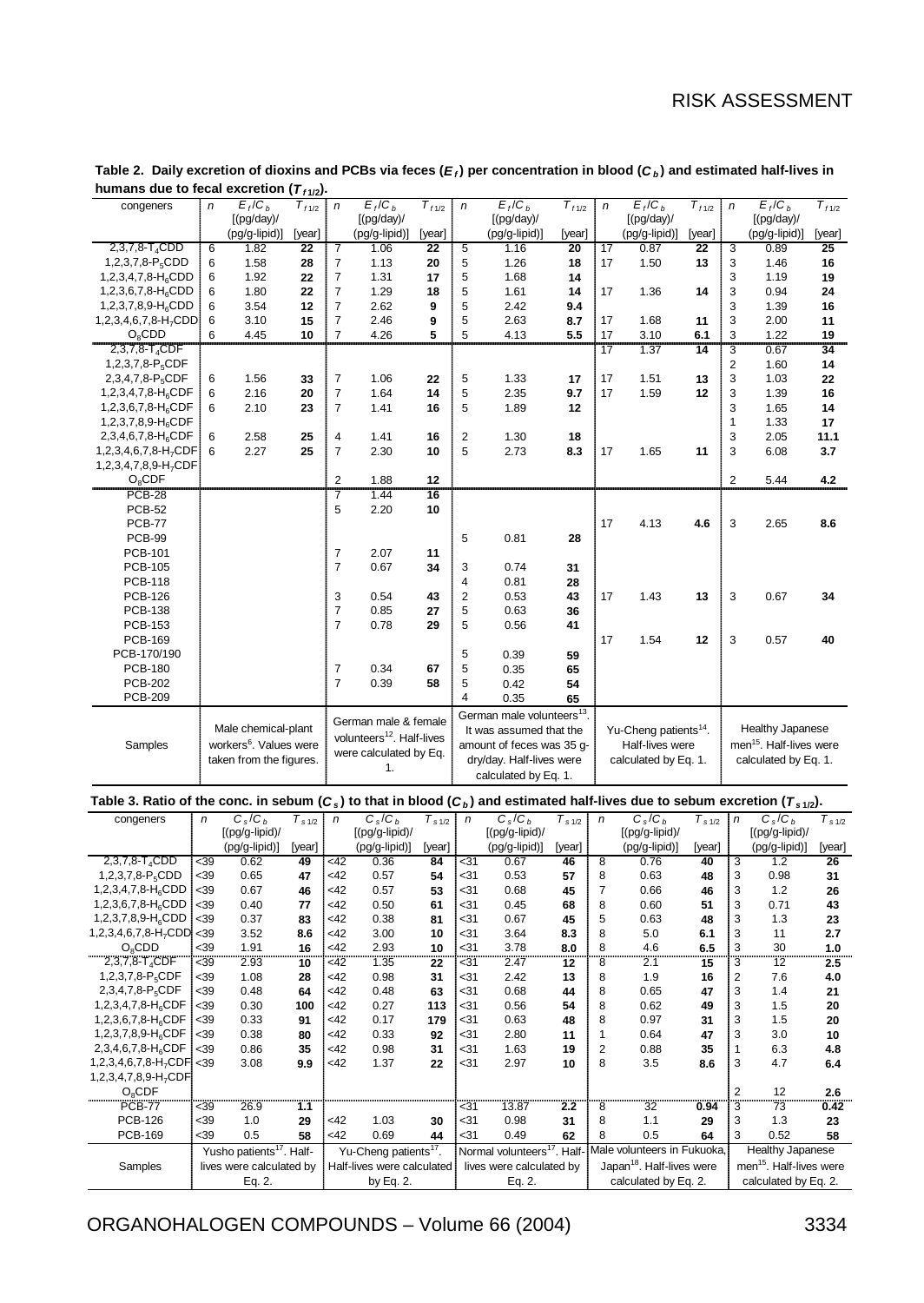| Congeners                        | $Abs*$                   | $T_{1/2}$ **                            |                                        |                          | $T_{1/2}$ **                           |                          | $T_{1/2}$ **                                          | $T_{1/2}$ ***              |                                         |  |
|----------------------------------|--------------------------|-----------------------------------------|----------------------------------------|--------------------------|----------------------------------------|--------------------------|-------------------------------------------------------|----------------------------|-----------------------------------------|--|
| $2,3,7,8$ -T <sub>4</sub> CDD    | 98%                      | $\overline{11}$                         | $(9.5 - 12)$                           |                          |                                        | 6.7                      | $(3.3 - 14)$                                          | 6.3                        | $(4.0 - 11)$                            |  |
| 1,2,3,7,8- $P_5$ CDD             | 94%                      | 11                                      | $(9.5 - 12)$                           | 6.7                      | $(4.9 - 9.6)$                          | 6.6                      | $(3.6 - 12)$                                          | 11                         | $(7.3 - 22)$                            |  |
| 1,2,3,4,7,8- $H_6$ CDD           | 87%                      |                                         |                                        |                          |                                        |                          |                                                       | 8.8                        | $(5.1 - 18)$                            |  |
| $1,2,3,6,7,8-H6$ CDD             | 86%                      | 46                                      | $(41 - 52)$                            | 42                       | $(29 - 60)$                            | 24                       | $(12 - 50)$                                           | 37                         | $(14 - )$                               |  |
| 1,2,3,7,8,9-H <sub>6</sub> CDD   | 85%                      |                                         |                                        |                          |                                        | 9.2                      | $(3.2 - 27)$                                          |                            |                                         |  |
| $1,2,3,4,6,7,8-H7CDD$            | 71%                      | 4.0                                     | $(3.5 - 4.5)$                          | 5.8                      | $(4.0 - 8.3)$                          | 1.4                      | $(0.68 - 3.0)$                                        | 5.6                        | $(3.9 - 8.4)$                           |  |
| $O_8$ CDD                        | 53%                      | 5.5                                     | $(4.7 - 6.4)$                          | 22                       | $(18 - 26)$                            | 5.0                      | $(1.8 - 14)$                                          | 8.6                        | $(5.5 - 15)$                            |  |
| 2,3,7,8-T <sub>4</sub> CDF       | 99%                      | 0.35                                    | $(0.3 - 0.4)$                          |                          |                                        | 0.17                     | $(0.081 - 0.4)$                                       | 0.88                       | $(0.54 - 1.4)$                          |  |
| 1,2,3,7,8-P <sub>5</sub> CDF     | 98%                      |                                         |                                        |                          |                                        | 0.42                     | $(0.18 - 1.0)$                                        | 1.1                        | $(0.58 - 1.9)$                          |  |
| 2,3,4,7,8-P <sub>5</sub> CDF     | 97%                      | 6.7                                     | $5.9 - 7.5$                            | 4.9                      | $(3.3 - 7.1)$                          | 5.0                      | $(2.7 - 9.1)$                                         | 9.4                        | $(5.7 - 19)$                            |  |
| 1,2,3,4,7,8- $H_6$ CDF           | 94%                      | 10                                      | $(8.6 - 12)$                           | 9.9                      | $(6.6 - 15)$                           | 3.7                      | $(1.3 - 10)$                                          | 7.3                        | $(4.9 - 12)$                            |  |
| $1,2,3,6,7,8-H6CDF$              | 94%                      | 14                                      | $(12 - 17)$                            | 17                       | $(11 - 26)$                            | 5.8                      | $(1.4 - 25)$                                          | 8.4                        | $(5.4 - 15)$                            |  |
| 1,2,3,7,8,9-H <sub>6</sub> CDF   | 91%                      |                                         |                                        |                          |                                        |                          |                                                       |                            |                                         |  |
| 2,3,4,6,7,8-H <sub>6</sub> CDF   | 93%                      | 4.8                                     | $(3.8 - 6.1)$                          |                          |                                        | 2.1                      | $(0.8 - 5.8)$                                         | 4.8                        | $(3.0 - 8.4)$                           |  |
| 1,2,3,4,6,7,8-H <sub>7</sub> CDF | 86%                      | 2.2                                     | $(1.9 - 2.7)$                          | 4.8                      | $(3.2 - 7.2)$                          | 1.4                      | $(0.5 - 3.8)$                                         | 3.9                        | $(2.6 - 6.2)$                           |  |
| 1,2,3,4,7,8,9-H <sub>7</sub> CDF | 79%                      |                                         |                                        |                          |                                        |                          |                                                       |                            |                                         |  |
| $O_8$ CDF                        | 61%                      |                                         |                                        |                          |                                        | 2.1                      | $(0.7 - 6.2)$                                         |                            |                                         |  |
| <b>PCB-77</b>                    | 99%                      | 0.34                                    | $(0.28 - 0.40)$                        |                          |                                        | 0.070                    | $(0.046 - 0.11)$                                      | 0.74                       | $(0.38 - 1.3)$                          |  |
| <b>PCB-81</b>                    | 99%                      | 1.2                                     | $(0.91 - 1.5)$                         |                          |                                        | 0.73                     | $(0.4 - 1.2)$                                         | 1.7                        | $(0.96 - 2.8)$                          |  |
| <b>PCB-105</b>                   | 98%                      | 4.0                                     | $(3.4 - 4.8)$                          | 2.4                      | $(1.7 - 3.3)$                          | 2.7                      | $(1.5 - 4.8)$                                         | 5.2                        | $(2.5 - 12)$                            |  |
| <b>PCB-114</b>                   | 98%                      | 19                                      | $(16 - 22)$                            | 10                       | $(7.4 - 14.2)$                         | 25                       | $(16 - 40)$                                           | 15                         | $(7.4 - 51)$                            |  |
| <b>PCB-118</b>                   | 98%                      | 5.4                                     | $(4.7 - 6.3)$                          | 3.8                      | $(2.8 - 5.3)$                          | 4.2                      | $(2.3 - 7.5)$                                         | 6.3                        | $(3.8 - 12)$                            |  |
| <b>PCB-123</b>                   | 98%                      | 4.2                                     | $(3.5 - 5.0)$                          | 7.4                      | $(5.3 - 10)$                           | 12                       | $(5.8 - 25)$                                          | 4.6                        | $(2.2 - 11)$                            |  |
| <b>PCB-126</b>                   | 98%                      | 3.0                                     | $(2.6 - 3.3)$                          | 1.6                      | $(1.2 - 2.1)$                          | 2.7                      | $(1.6 - 4.5)$                                         | 4.5                        | $(2.7 - 7.8)$                           |  |
| <b>PCB-156</b>                   | 95%                      | 19                                      | $(17 - 23)$                            | 16                       | $(11 - 23)$                            | 38                       | $(23 - 63)$                                           | 19                         | $(9.2 - 80)$                            |  |
| <b>PCB-157</b>                   | 97%                      | 18                                      | $(16 - 22)$                            | 18                       | $(13 - 26)$                            | 27                       | $(16 - 44)$                                           | 12                         | $(6.0 - 36)$                            |  |
| <b>PCB-167</b>                   | 96%                      | 10                                      | $(8.6 - 12)$                           | 12                       | $(8.7 - 17)$                           | 10                       | $(5.2 - 19)$                                          | 8.4                        | $(4.0 - 22)$                            |  |
| <b>PCB-169</b>                   | 94%                      | 7.3                                     | $(6.5 - 8.1)$                          | 7.3                      | $(5.2 - 10.4)$                         | 13                       | $(8.8 - 19)$                                          | 11.3                       | $(6.2 - 28)$                            |  |
| <b>PCB-189</b>                   | 92%                      | 7.8                                     | $(5.5 - 11)$                           | 22                       | $(16 - 32)$                            | 41                       | $(24 - 69)$                                           | 5.4                        | $(2.7 - 13)$                            |  |
|                                  |                          |                                         | Total diet study samples from          |                          | Total diet study samples from          |                          | Total diet study samples from                         |                            | Total diet study samples from           |  |
| Reference for dietary            |                          | 10-16 locations in Japan                |                                        |                          | 10-16 locations in Japan               |                          | the Kanto region in Japan                             | the Kansai region in Japan |                                         |  |
| intakes                          |                          |                                         | collected in FY1998-2000 <sup>11</sup> |                          | collected in FY1998-2000 <sup>11</sup> |                          | collected in FY1998-2000 <sup>11</sup>                |                            | collected in FY1977-2000 <sup>11</sup>  |  |
|                                  |                          | $(n=45-55)$                             |                                        |                          | $(n=45-55)$                            |                          | $(n=9-12)$                                            |                            | + other information <sup>28-31</sup>    |  |
|                                  |                          |                                         | Concentrations of congeners            |                          | Concentrations of congeners            |                          | Concentrations of congeners                           |                            |                                         |  |
| Reference for                    |                          | in breast milk from 21                  |                                        |                          | in blood from 7 locations in           |                          | in adipose tissue from the                            |                            | Concentrations of congeners             |  |
| concentrations in the            |                          | locations in Japan collected in         |                                        |                          | Japan collected in FY199820            |                          | Kanto region of Japan                                 |                            | in breast milk from Osaka,              |  |
|                                  |                          | FY1998 <sup>19</sup> ( $n=415$ , women, |                                        |                          | $(n=253,$ men & women, Age:            |                          | collected in 2000 <sup>21</sup> ( $n=10$ )            |                            | Japan collected in FY1998 <sup>19</sup> |  |
| human body                       |                          | Age: 25-34)                             |                                        |                          | $20 - 65$                              |                          | women, Age: 40-59)                                    |                            | $(n=20,$ women, Age: 25-34)             |  |
|                                  |                          |                                         |                                        |                          |                                        |                          |                                                       |                            | Half-lives were calculated by a         |  |
| Method for                       |                          |                                         | Half-lives were calculated by          |                          | Half-lives were calculated by          |                          | Half-lives were calculated by                         |                            |                                         |  |
|                                  | Eq. 3 under steady-state |                                         |                                        | Eq. 3 under steady-state |                                        | Eq. 3 under steady-state | one-compartment kinetic<br>model (Eqs. 4 and 5) under |                            |                                         |  |
| calculations                     |                          |                                         | conditions.                            |                          | conditions.                            |                          | conditions.                                           |                            |                                         |  |
|                                  |                          |                                         |                                        |                          |                                        |                          |                                                       |                            | unsteady-state conditions.              |  |

#### **Table 4. Estimated overall half-lives (***T***1/2) of dioxins and PCBs for the general Japanese population [year].**

\* Gastrointestinal absorption (*Abs* ) was calculated by the following equation13: 1/*Abs* =1.01+1.55×10-9×*Kow* , where *Kow* is the octanol-water partition coefficient<sup>22-24</sup>.

\*\* It was assumed that the distributions of both dietary intakes and concentrations in the human body are lognormal distributions. The representative values of estimated half-lives were calculated by both geometric means of dietary intakes and concentrations in the human body. The values in the parentheses represent 95% confidence intervals for mean values.

\*\*\* The values indicate half-lives for women with total body lipid weight of approximately 12000 g. The values in the parentheses were the ranges considering the uncertainties of the concentrations in food and the human body.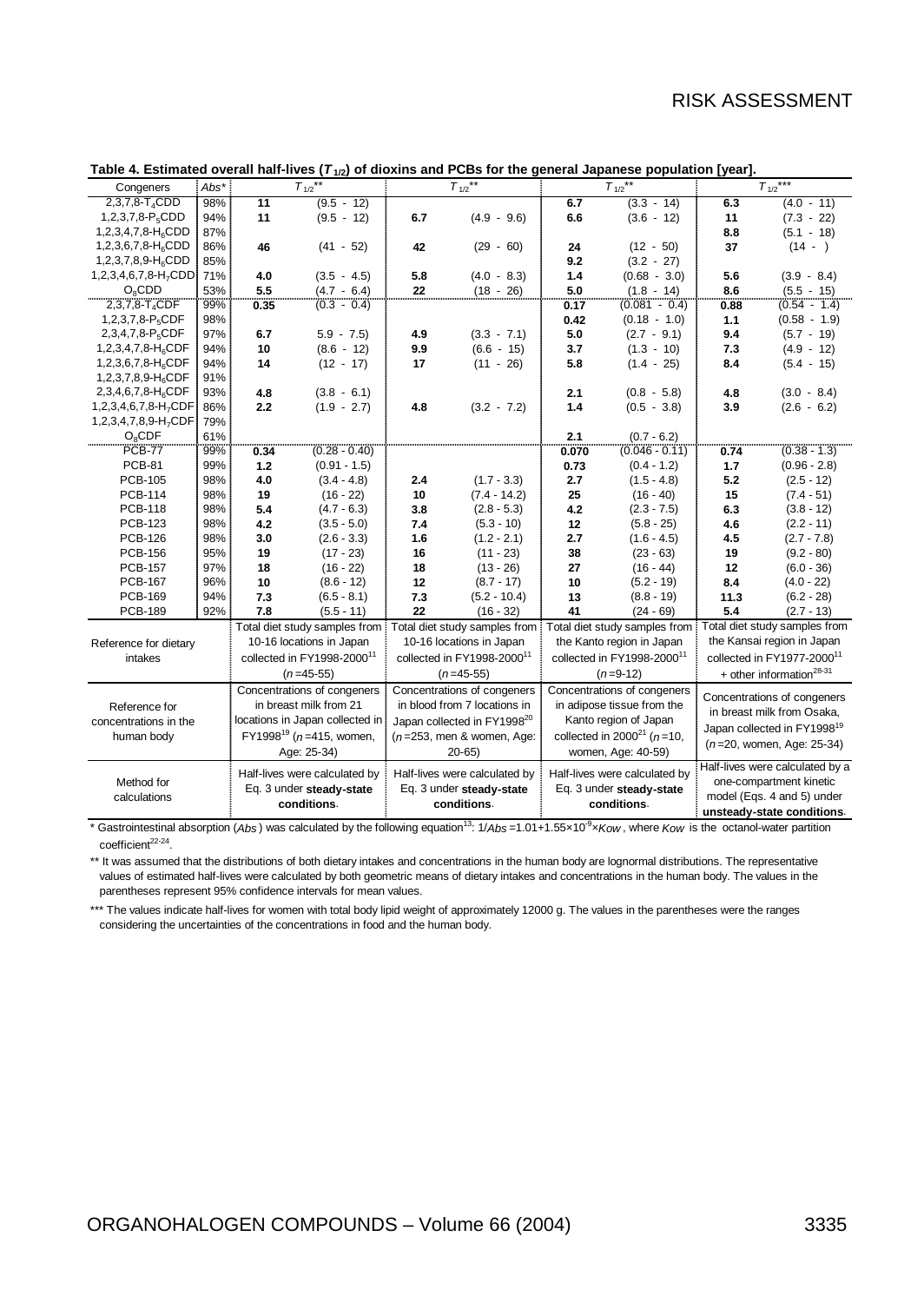### **References**

- 1 Flesch-Janys D., Becher H., Gurn P., Jung D., Konietzko J., Manz A. and Päpke O. (1996) J. Toxicol. Environ. Health 47, 363-378.
- 2 Gorski T., Konopka L. and Brodzki M. (1984) Roczn. Pzh. T. 35, 297 (as sited in Van den Berg M., De Jongh J., Poiger H. and Olson J.R. (1994) Critical reviews in toxicology 24, 1- 74).
- 3 Schecter A., Ryan J.J. and Kostyniac P.J. (1990) Chemosphere 20, 911-917.
- 4 Ryan J.J. and Masuda Y. (1991) Proceedings of 11th international symposium on chlorinated dioxins and related compounds, Dioxin '91: 70.
- 5 Masuda Y. (1999) Organohalogen Compounds 44, 27-30.
- 6 Rohde S., Moser G.A., Päpke O. and McLachlan M.S. (1999) Chemosphere 38, 3397-3410.
- 7 Michalek J.E., Pirkle J.L., Caudill S.P., Tripathi R.C., Patterson D.G. Jr and Needham L.L. (1996) J. Toxicol. Environ. Health 47, 209-220.
- 8 Needham L.L., Gerthoux P.M., Patterson D.G. Jr, Brambilla P., Pirkle J.L., Tramacere P.I., Turner W.E., Beretta C., Sampson E.J. and Mocoarelli P. (1994) Organolhalogen Compounds 21, 81-85 (as sited in Michalek et al.  $(1996)^7$ ).
- 9 Liem A.K.D. and Theelen R.M.C. (1997) Dioxins. Chemical Analysis, Exposure and Risk Assessment National Institute of Public Health and the Environment, the Netherlands.
- 10 Van der Molen G.W., Kooijman B.A.L.M., Wittsiepe J., Schrey P., Flesch-Janys D. and Slob W. (2000) J. Expo. Anal. Environ. Epidemiol. 10, 579-585.
- 11 Ministry of Health and Welfare of Japan (1998, 1999, 2000, 2001) Results of dioxin food contamination survey (in Japanese).
- 12 Schlummer M., Moser G.A. and McLachlan M.S. (1998) Toxicol. Appl. Pharmacol. 152, 128- 137.
- 13 Moser G.A. and McLachlan M.S. (2001) Chemosphere 45, 201-211.
- 14 Iida T., Hirakawa H., Matsueda T., Matsueda T., Nakagawa R., Morita K., Hamamura K., Nakayama J., Hori Y., Guo Y.-L.L., Chang F.-M., Hsiao P.-W., Lin K.-C., Yu M.-L., Lai T.-J., Chen S.-J. and Hsu C.-C. (1995) Fukuoka Acta Med. 86, 234-240 (in Japanese).
- 15 Kitamura K., Nagahashi M., Sunaga M., Watanabe S. and Nagao M. (2001) Journal of Health Science 47, 145-154.
- 16 Kitamura K., Nagao M., Yamada T., Sunaga M., Hata J. and Watanabe S. (2001) J. Toxic. Sci. 26, 327-336.
- 17 Iida T., Hirakawa H., Matsueda T., Takenaka S., Yu M.-L. and Guo Y.-L.L. (1999) Chemosphere 38, 981-993.
- 18 Matsueda T., Hirakawa H., Iida T., Nakamura M. and Nagayama J. (1995) Organohalogen Compounds 26, 219-222.
- 19 Ministry of Health and Welfare of Japan (1999) Results of survey of dioxins in breast milk in FY1998 (in Japanese).
- 20 Environment Agency of Japan (1999) Results of survey of dioxins in human tissues, blood, wildlife, and foods in FY1998 (in Japanese).
- 21 Choi J.W., Miyabara Y., Hashimoto S., Suzuki N. and Morita M. (2002) Chemosphere 47, 591-597.
- 22 Govers H.A.J. and Krop H.B. (1998) Chemosphere 37, 2139-2152.
- 23 Hawker D.W. and Connell D.W. (1988) Environ. Sci. Technol. 22, 382-387.
- 24 Brodsky J. and Ballschmiter K. (1988) Fresenius' Z. Anal. Chem. 331, 295-301.
- 25 Carrier G., Brunet R.C. and Brodeur J. (1995) Toxicol. Appl. Pharmacol. 131, 267-276.